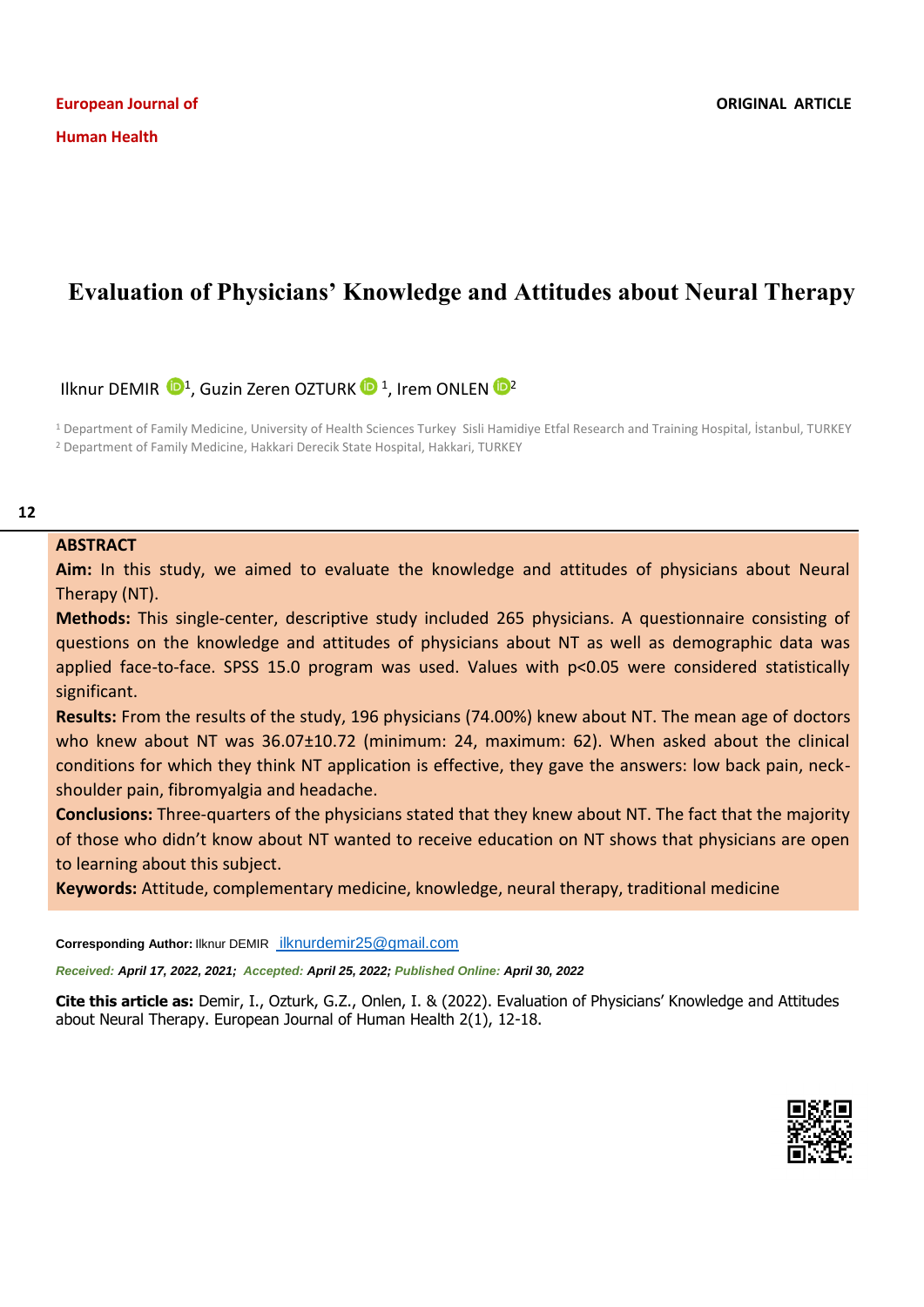# **Introduction**

The term "Complementary and Alternative Medicine" (CAM) encompasses a variety of therapeutic methods and techniques based on traditional, philosophical and empirical systems of medicine that address health and disease in the context of the human body, mind and spirit (1). Neural therapy (NT) is a holistic treatment method based on normalization of body functions as a result of re-regulation of the organism by stimulating the neurovegetative system through local anesthetic injection (2).

Neural Therapy indications include functional disorders, inflammatory diseases, and acute and chronic pain (3,4). Developed in the first half of the 1900s (5–7), NT is an injection therapy designed to repair dysfunction of the autonomic nervous system, exerting its effects by restoring the electrical state of cells and nerves (8,9). Identification of injection sites depends on the findings of a conventional medical assessment in the context of referred pain, dermatomes, regional influence of autonomic ganglia and defined intervention sites (6–8).

The lack of knowledge caused by the lack of medical education curriculum may cause physicians to be prejudiced about CAM. Individuals who want to have CAM do not consult physicians on this issue and this causes them to apply CAM with hearsay information, which may increase the risk of complications that may occur. This situation is valid for NT, and this study was conducted to evaluate the knowledge and attitudes of physicians about NT.

#### **Methods**

## **Participants**

Physicians who worked actively at SBU Şişli Hamidiye Etfal Training and Research Hospital between

09/09/2019-09/10/2019 and applied to the Employee Health Polyclinic for any reason were included in the study. Our study was single-centered and descriptive. The sample size was 265 out of 857 physicians with 95% confidence. This research was approved by the ethics committee of Şişli Hamidiye Etfal Training and Research Hospital, dated 03/09/2019 and numbered 1329.

## **Data collection tools**

A data collection form consisting of 14 questions developed by the researchers in light of the literature was used. The form included demographic data such as age, gender, title and years of work in the profession, as well as questions on knowledge and attitudes about NT. The questionnaire was administered face-to-face after consent was obtained.

#### **Statistical analysis**

The SPSS 15.0 program was used in the study. Descriptive statistics, numbers and percentages are given for categorical variables, and mean, standard deviation, minimum and maximum are given for numerical variables. Comparisons between two independent groups were done when the numerical variables met the normal distribution condition, and with the Mann Whitney U test when they did not meet the normal distribution condition. Rates in independent groups were compared with Chi-Square analysis. Values with p<0.05 were considered statistically significant.

# **Results**

The mean age of the physicians participating in the study was  $36.83 \pm 10.656$  years (minimum: 24maximum: 62). The proportion of female physicians was 63.00% (n=102). 118 (44.5%) physicians were in their first 5 years in their profession. For the question,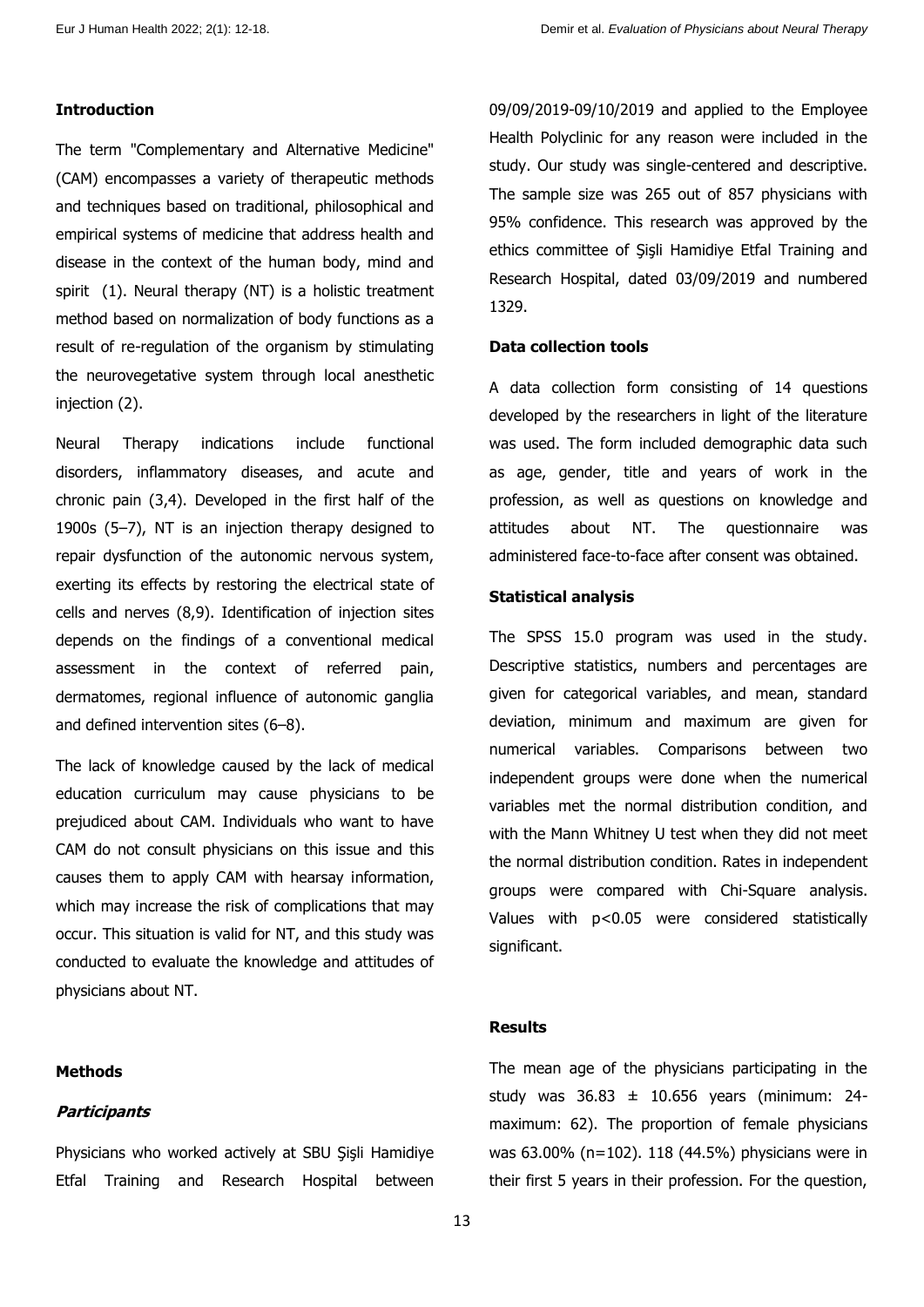"What treatments do you know about in complementary medicine?", NT (n=196; 74.00%) was the second most common answer given by the physicians, after acupuncture (n=197; 74.30%) (Figure 1). The mean age of 196 physicians who knew about NT was 36.07±10.72 (minimum: 24, maximum: 62). Of the physicians who declared that they knew about NT, 36.20% (n=71) were specialist physicians. Female physicians were in the majority (n=128;

65.30%) and the vast majority of physicians (n=95; 48.50%) were in their first 5 years in their profession. The answers to the question "How do you know about NT?" are given in Figure 2.



Figure 1: Participants' knowledge of complementary and alternative medicine practices



Figure 2: Information sources on neural therapy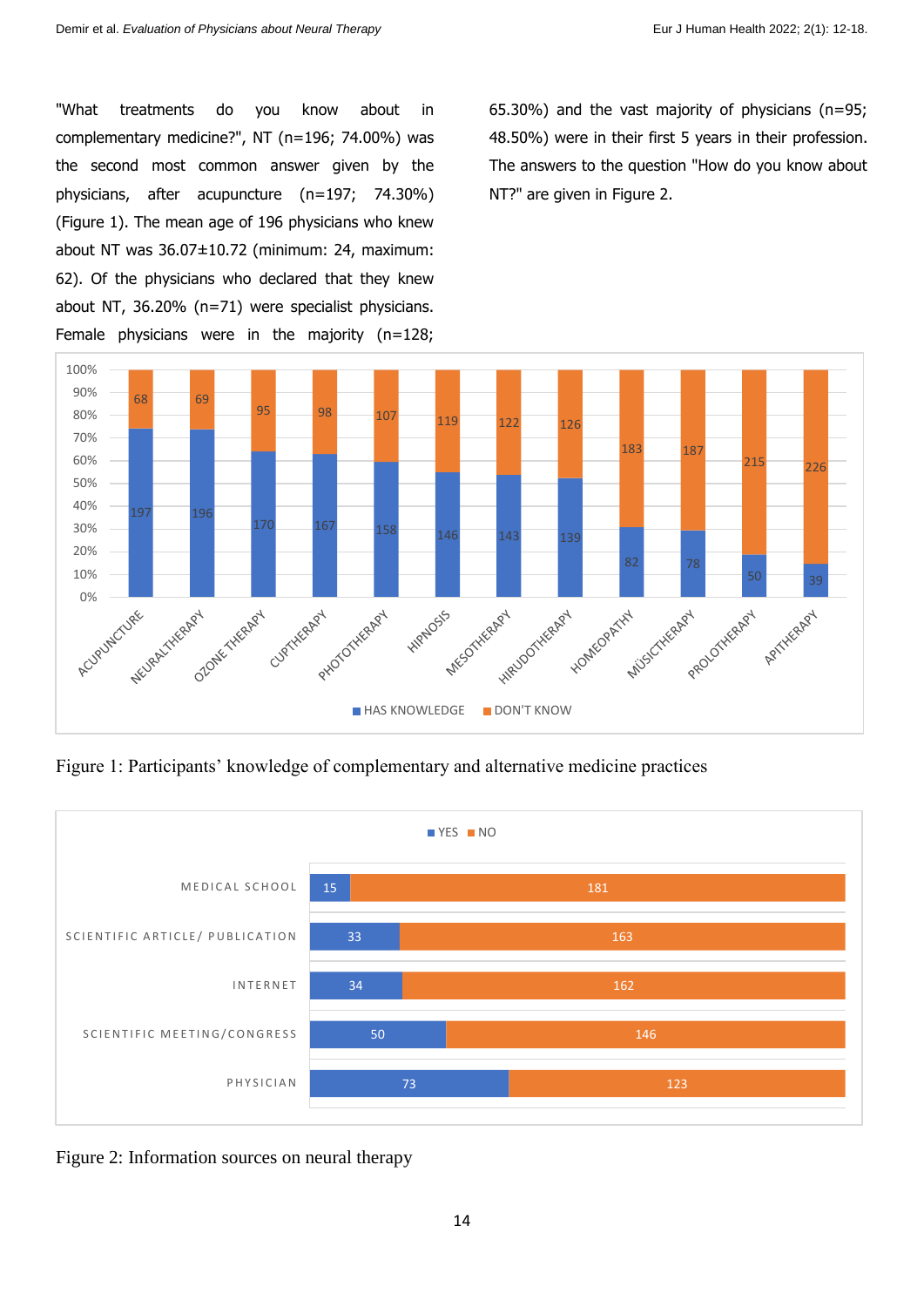The rate of physicians who answered "Yes" to the question "Would you like to apply NT to your patients if you had the opportunity to receive training?" was 83.00% (n=220). The rate of physicians who answered "Yes" to the question "Would you allow NT to be applied to yourself?" was 80.80% (n=214). Being in the first 5 years of their profession and knowing about NT were statistically significant (p=0.028). For those who did not know about NT, it was statistically significant that there was a high rate of answering "Yes" to the question "Would you like to apply NT to your patients if you had the opportunity to receive training?" (p=0.033). No significant

relationship was found between NT, gender and title. The relationship between physicians' knowledge of NT and sociodemographic data is given in Table 1. 44.90% (n=88) knew that NT was injection therapy; 44.40% (n=87) used local anesthetics; 59.20% (n=116) of physicians knew that NT regulated the vegetative nervous system. When physicians (196 physicians with knowledge about NT) were asked about the clinical conditions in which they thought NT application was effective they responded with low back pain, neck-shoulder pain, fibromyalgia and headache (Figure 3).

Table1: Neural therapy knowledge and sociodemographic data relationship

| <b>Neural Therapy (n=265)</b>     |                             | Don't Know  |      | Know        |      |              |
|-----------------------------------|-----------------------------|-------------|------|-------------|------|--------------|
|                                   |                             | $\mathbf n$ | $\%$ | $\mathbf n$ | $\%$ | $\, {\bf P}$ |
|                                   |                             |             |      |             |      | value        |
| <b>Gender</b>                     | <b>Male</b>                 | 30          | 30.6 | 68          | 69.4 | 0.194        |
|                                   | Female                      | 39          | 23.4 | 128         | 76.6 |              |
| <b>Professional Title</b>         | <b>Specialist physician</b> | 31          | 30.4 | 71          | 69.6 | 0.201        |
|                                   | <b>General</b>              | 38          | 23.3 | 125         | 76.7 |              |
|                                   | practitioner                |             |      |             |      |              |
| Time working in<br>the occupation | $0-5$ years                 | 23          | 19.5 | 95          | 80.5 | 0.028        |
|                                   | 5-10 years                  | 6           | 18.8 | 26          | 81.2 |              |
|                                   | $10-20$ years               | 19          | 39.6 | 29          | 60.4 |              |
|                                   | <b>Over 20 Years</b>        | 21          | 31.3 | 46          | 68.7 |              |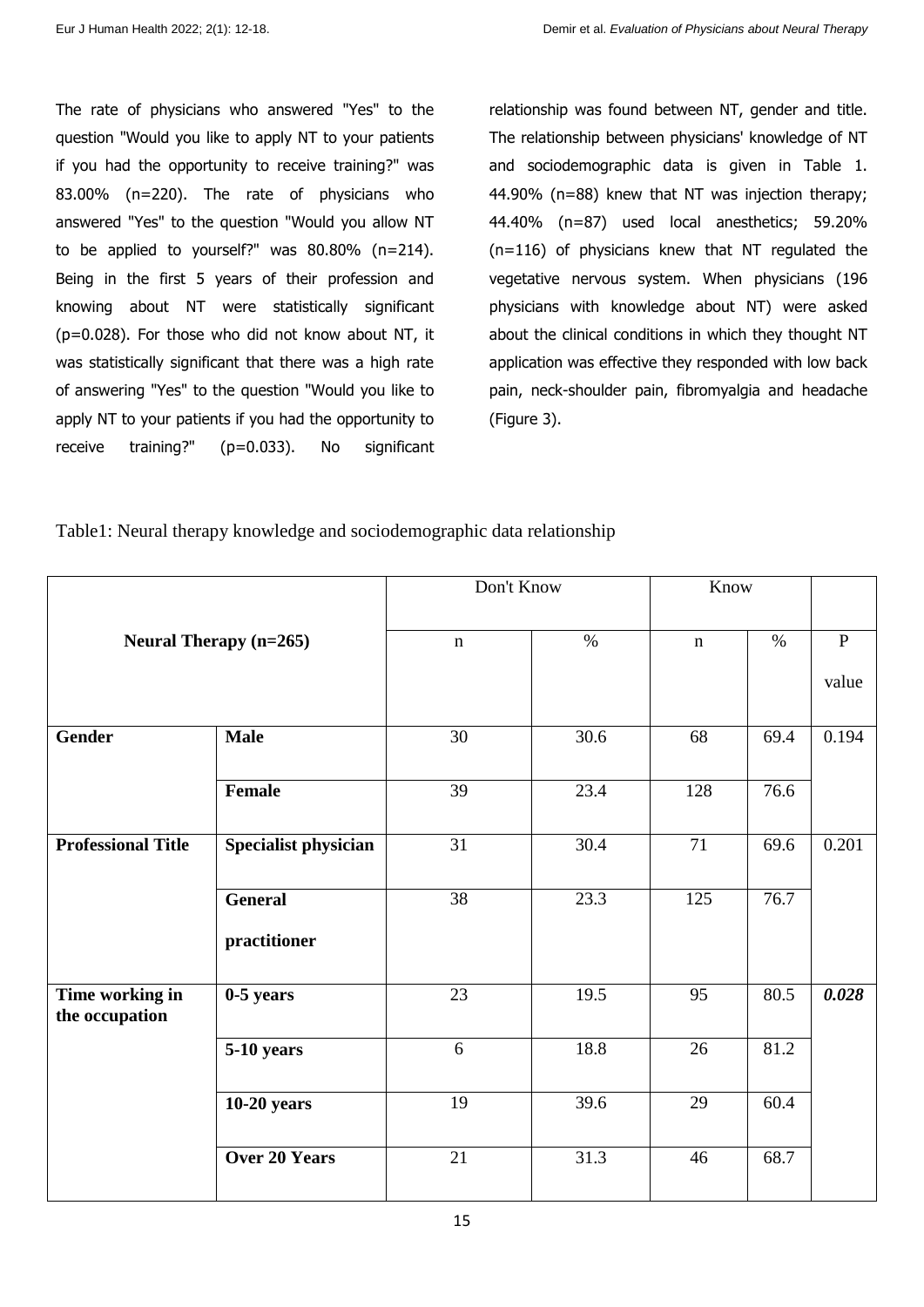| If you had the<br>opportunity to<br>receive training,<br>would you like to<br>apply neural<br>therapy to your<br>patients? | Yes            | 63 | 28.6 | 157 | 71.4 | 0.033 |
|----------------------------------------------------------------------------------------------------------------------------|----------------|----|------|-----|------|-------|
|                                                                                                                            | N <sub>0</sub> | 6  | 13.3 | 39  | 86.7 |       |
| Would you allow<br>NT to be applied to<br>yourself                                                                         | Yes            | 58 | 27.1 | 156 | 72.9 | 0.418 |
|                                                                                                                            | N <sub>0</sub> | 11 | 21.6 | 40  | 78.4 |       |



Figure 3: Clinical conditions in which participants consider neural therapy to be effective

# **Discussion**

There are many studies on the knowledge level concerning CAM applications. Other known CAM methods have also been questioned. Although the order of the studies changes, it is seen that acupuncture, cupping application and phytotherapy application are in the top five, in parallel with this study (10–12). In our study, acupuncture took the first place, followed by NT, ozone application, cupping application and phytotherapy, which were the top five. NT practice has not been questioned in the majority of

16

CAM studies, and our study is one of the few studies evaluating the status of NT knowledge. In a study conducted with anesthesiologists and surgeons in Hungary, it was concluded that 83.20% of surgeons and 82.30% of anesthetists did not know about NT. The same study revealed that NT is the least known application of CAM (13). In our study, the reason why NT is more widely known may be the increase in CAM awareness after the establishment of GETAT centers in hospitals affiliated with the ministry in our country (14).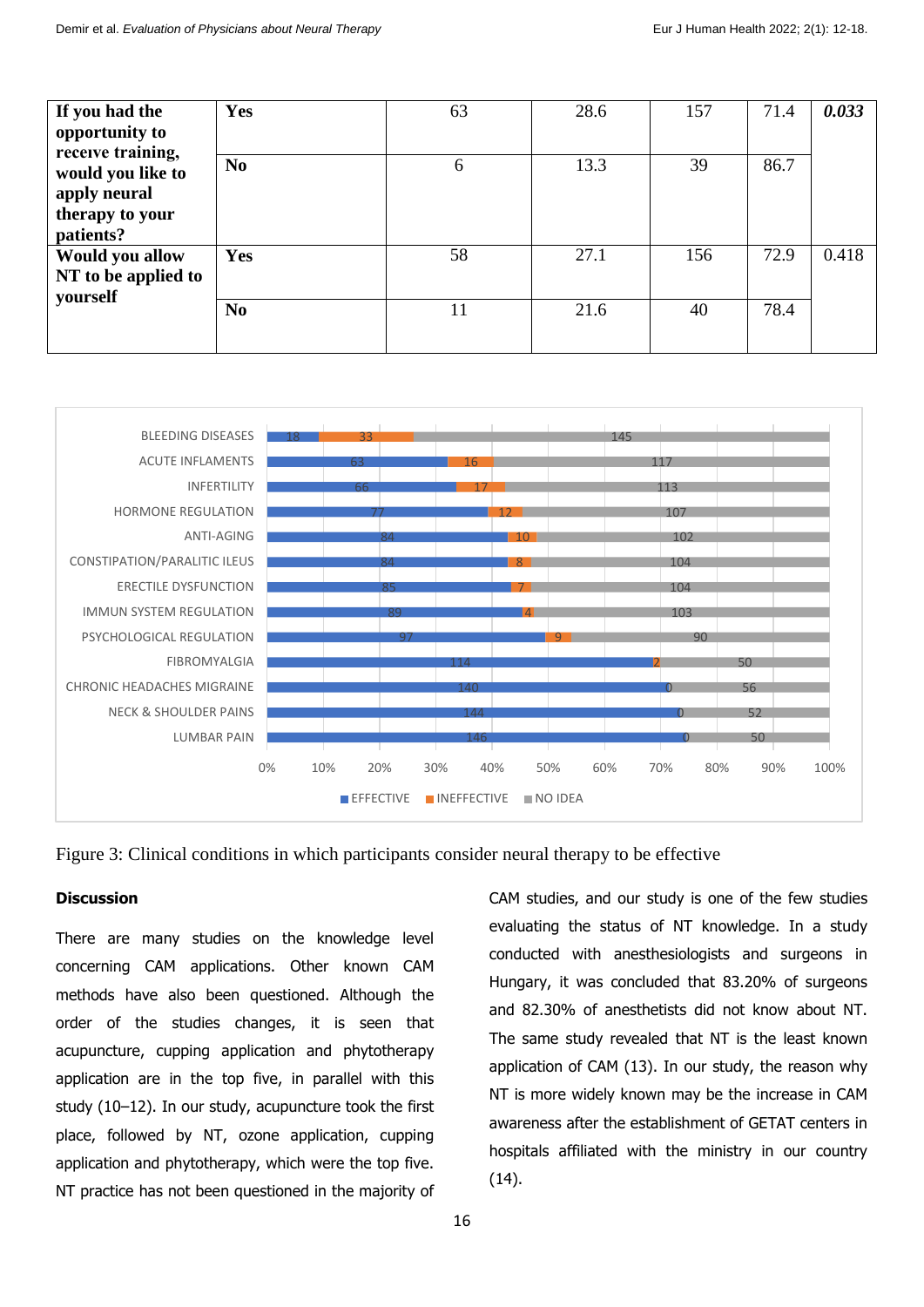The least frequent answer to the question "How do you know about NT?" directed to physicians was "medical faculty". The reason why CAM applications in medical faculties are not included in the education curriculum can be shown as a reason. When we look at the literature, students who are still studying at the faculty of medicine gave the answer as the media being the most common source of information on CAM (11,15). In the studies conducted with medical school students, it was concluded that they thought that CAM application education should be included in the medical school education program and that CAM applications should be integrated with modern medicine (10,12). In the study of Orhan et al. with family physicians and pediatricians, the majority of physicians were of the same opinion (16). Innovations that include CAM practice training in the education curriculum of medical faculties would enable physicians who have a primary role in health service delivery to be fully equipped in traditional and complementary medicine before graduation. Therefore, it could pave the way for postgraduate CAM applications to be presented by competent physicians. The rate of physicians who stated that they want to receive NT education was 83.00%, showing that those who do not know about NT want to receive higher education, which is an indication that physicians are open to learning about NT among CAM applications.

Long-term treatment of functional disorders and pain is aimed for in NT application (17). Acute and chronic pain syndromes are one of the 5 indication groups for NT (17). In accordance with the literature, physicians who knew about NT were asked about the most common conditions where NT was considered to be effective, and the answers were given as low back pain, neck-shoulder pain, fibromyalgia and headache. In other studies, it is seen that acupuncture and NT are the most frequently applied CAM applications for musculoskeletal pain conditions (18,19).

In conclusion, three-quarters of the physicians stated that they knew about NT. The fact that most of those who did not know about it wanted to receive NT education showed that physicians are open to learning. We think that the inclusion of CAM trainings in medical education will increase the knowledge level of physicians.

#### **Disclosure of conflict of interest**

None of the author has any conflict of interest to disclose.